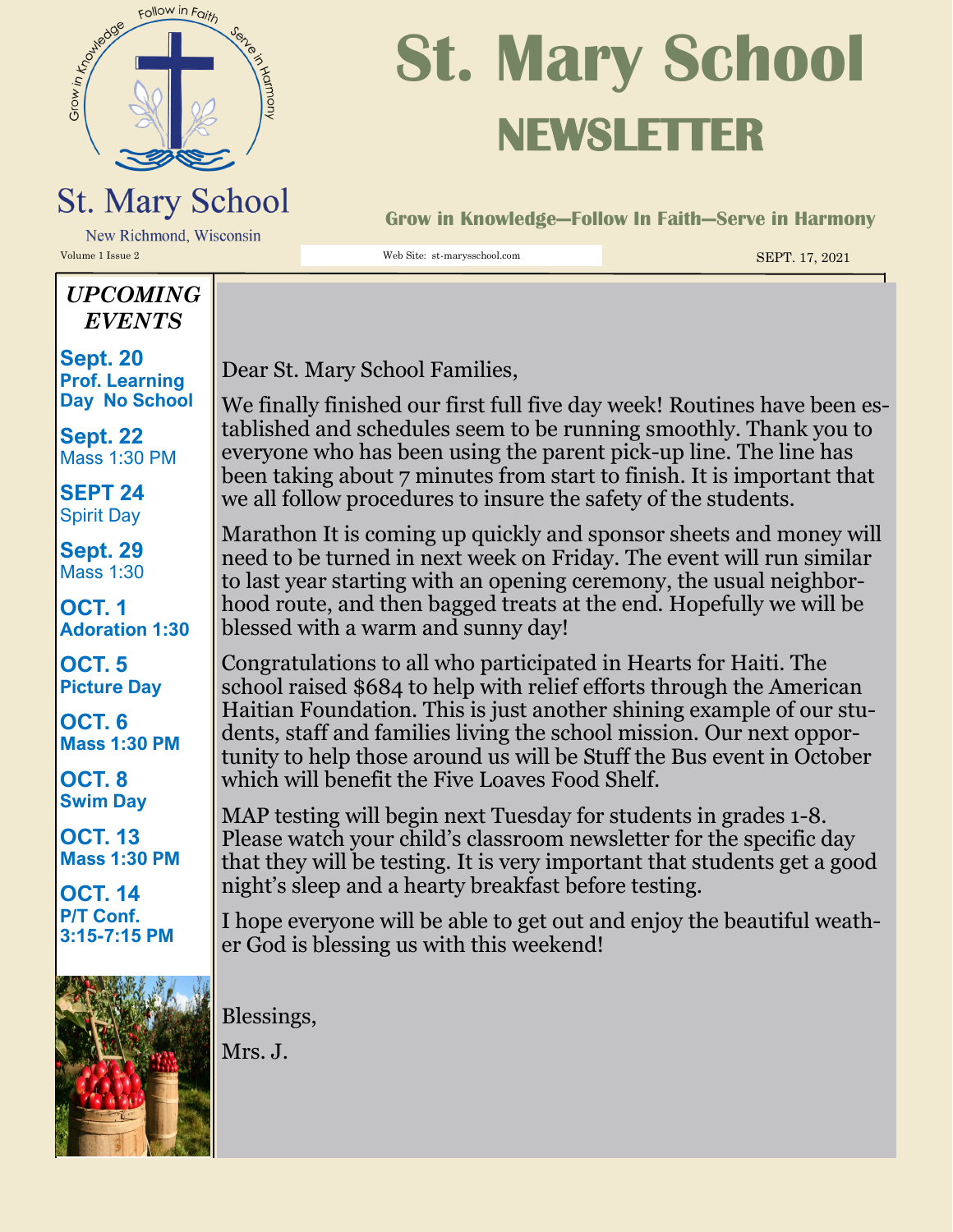**VOLUMEI ISSUE 2** 

### **WELCOME OUR STUDENT COUNCIL MEMBERS FOR THE 2021-2022 YEAR**

#### **Representatives:**

3rd Grade—–-Audrey Deplazes

4th Grade——Avery Bolder

5th Grade——Finn Fitzgerald

6th Grade —--Ancel Peterson

7th Grade——Hannah Humphrey\*

8th Grade——Emma Anderson (Vice President)\*

8th Grade——Natalie Graham (President)



#### \*Not Pictured

# JOIN US FOR MARATHON IT on SATURDAY, OCT. 2ND









 $\mathbf{r}$